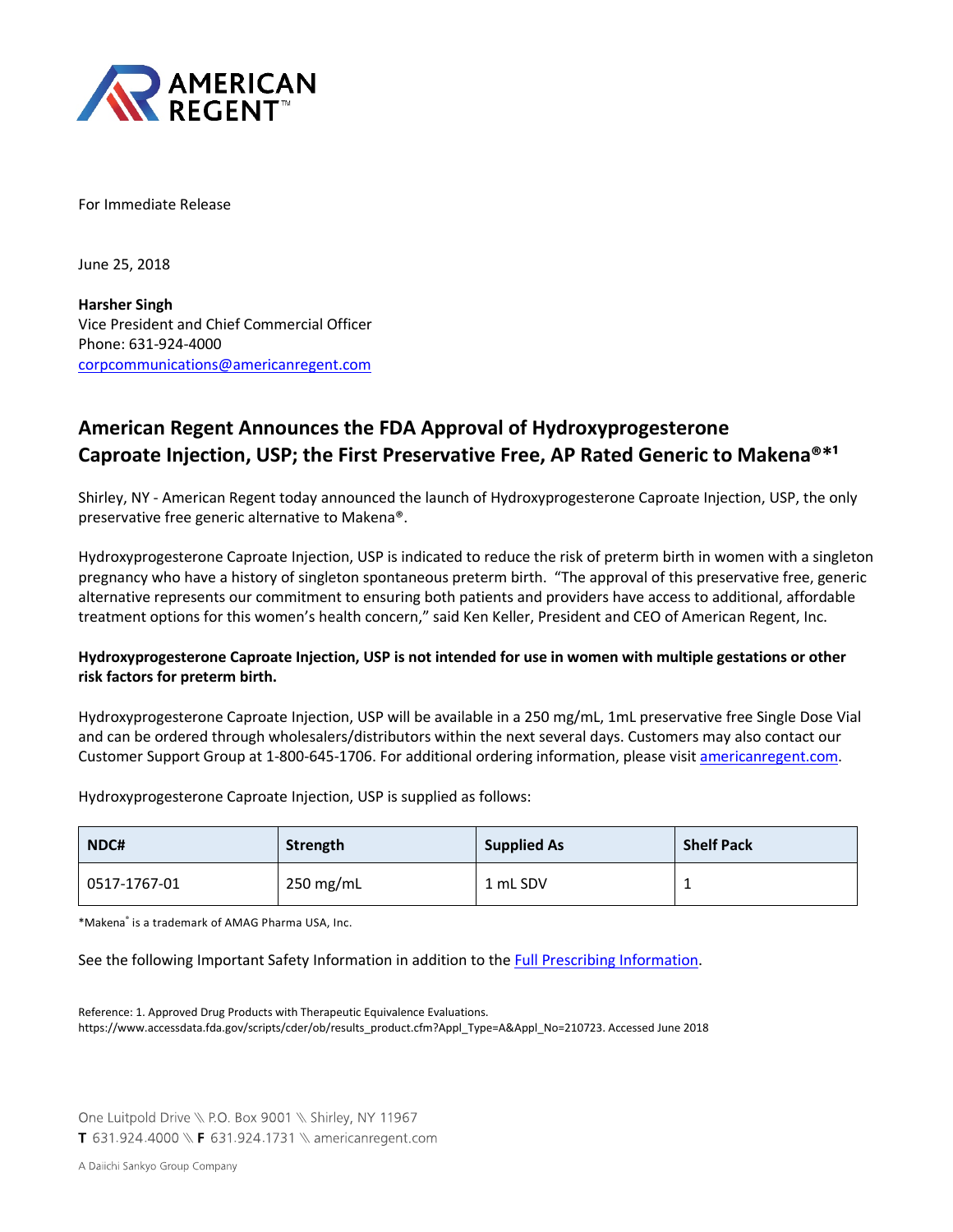

## **Hydroxyprogesterone Caproate Injection, USP**

**For intramuscular use.**

## **INDICATIONS AND USAGE**

Hydroxyprogesterone caproate injection is a progestin indicated to reduce the risk of preterm birth in women with a singleton pregnancy who have a history of singleton spontaneous preterm birth.

**It is not intended for use in women with multiple gestations or other risk factors for preterm birth.** 

## **IMPORTANT SAFETY INFORMATION**

## **CONTRAINDICATIONS**

Current or history of thrombosis or thromboembolic disorders; Known or suspected breast cancer, other hormonesensitive cancer, or history of these conditions; Undiagnosed abnormal vaginal bleeding unrelated to pregnancy; Cholestatic jaundice of pregnancy; Liver tumors, benign or malignant, or active liver disease; Uncontrolled hypertension

### **WARNINGS AND PRECAUTIONS**

**Thromboembolic disorders:** Discontinue if thrombosis or thromboembolism occurs

**Allergic reactions:** Consider discontinuing if allergic reactions occur

**Decreased glucose tolerance:** Monitor prediabetic and diabetic women receiving hydroxyprogesterone caproate injection

**Fluid retention:** Monitor women with conditions that may be affected by fluid retention, such as preeclampsia, epilepsy, cardiac or renal dysfunction

**Depression:** Monitor women with a history of clinical depression; discontinue hydroxyprogesterone caproate injection if depression recurs

**Jaundice:** Monitor women who develop jaundice while receiving hydroxyprogesterone caproate injection and consider whether the benefit of use warrants continuation

**Hypertension:** Monitor women who develop hypertension while receiving hydroxyprogesterone caproate injection and consider whether the benefit of use warrants continuation

## **ADVERSE REACTIONS**

Most common adverse reactions reported in ≥2% of subjects and at a higher rate in the hydroxyprogesterone caproate injection group than in the control group were injection site reactions (pain [35%], swelling [17%], pruritus [6%], nodule [5%]), urticaria (12%), pruritus (8%), nausea (6%), and diarrhea (2%). For the most serious adverse reactions to the use of progestins, see *Warnings* and *Precautions*.

#### **Postmarketing Experience**

The following adverse reactions have been identified during post approval use of hydroxyprogesterone caproate injection. Because these reactions are reported voluntarily from a population of uncertain size, it is not always possible to reliably estimate their frequency or establish a causal relationship to drug exposure.

*Body as a whole*: Local injection site reactions (including erythema, urticaria, rash, irritation, hypersensitivity, warmth); fatigue; fever; hot flashes/flushes

*Digestive disorders*: Vomiting

*Infections*: Urinary tract infection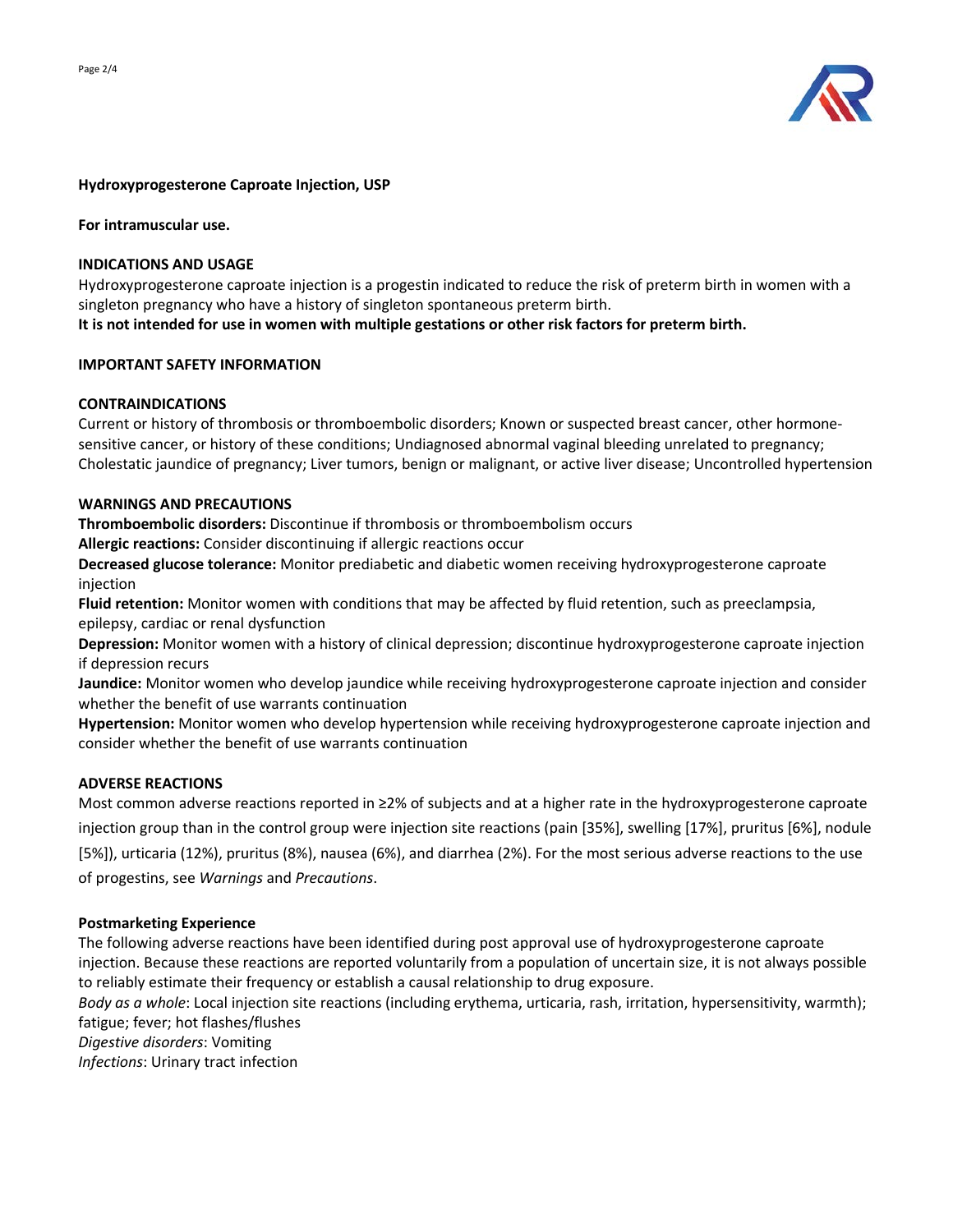

*Nervous system disorders*: Headache, dizziness *Pregnancy, puerperium and perinatal conditions:* Cervical incompetence, premature rupture of membranes *Reproductive system and breast disorders:* Cervical dilation, shortened cervix *Respiratory disorders*: Dyspnea, chest discomfort *Skin*: Rash

## **USE IN SPECIFIC POPULATIONS**

## **Pregnancy** Risk Summary:

Data from the placebo-controlled clinical trial and the infant follow-up safety study did not show a difference in adverse developmental outcomes between children of hydroxyprogesterone caproate injection-treated women and children of control subjects. However, these data are insufficient to determine a drug-associated risk of adverse developmental outcomes as none of the hydroxyprogesterone caproate injection-treated women received the drug during the first trimester of pregnancy.

**Lactation** Risk Summary: Low levels of progestins are present in human milk with the use of progestin containing products, including hydroxyprogesterone caproate. Published studies have reported no adverse effects of progestins on the breastfed child or on milk production.

**Pediatric Use**: Hydroxyprogesterone caproate injection is not indicated for use in women under 16 years of age.

**Hepatic Impairment**: Hydroxyprogesterone caproate injection is extensively metabolized and hepatic impairment may reduce the elimination of hydroxyprogesterone caproate injection.

#### **OVERDOSAGE**

In the case of overdosage, the patient should be treated symptomatically.

## **For additional Safety Information, please see Full Prescribing Information.**

**You are encouraged to report Adverse Drug Events (ADEs) to American Regent:** Email: [pv@luitpold.com;](mailto:pv@luitpold.com) Fax: 1-610-650-0170; Phone: 1-800-734-9236

**ADEs may also be reported to the FDA** at 1-800-FDA-1088 or to **[www.fda.gov/Medwatch](http://www.fda.gov/Medwatch)**

## **Drug Information:**

1-888-354-4855 (9:00 am - 5:00 pm Eastern Time, Monday - Friday)

1-877-845-6371 (Available outside of normal business hours)

## **About American Regent**

**American Regent** is a leader in the development, manufacturing and sales of generic and branded IV products. With a history of 50 years in generic specialty injectables, American Regent has sales approaching one billion dollars.